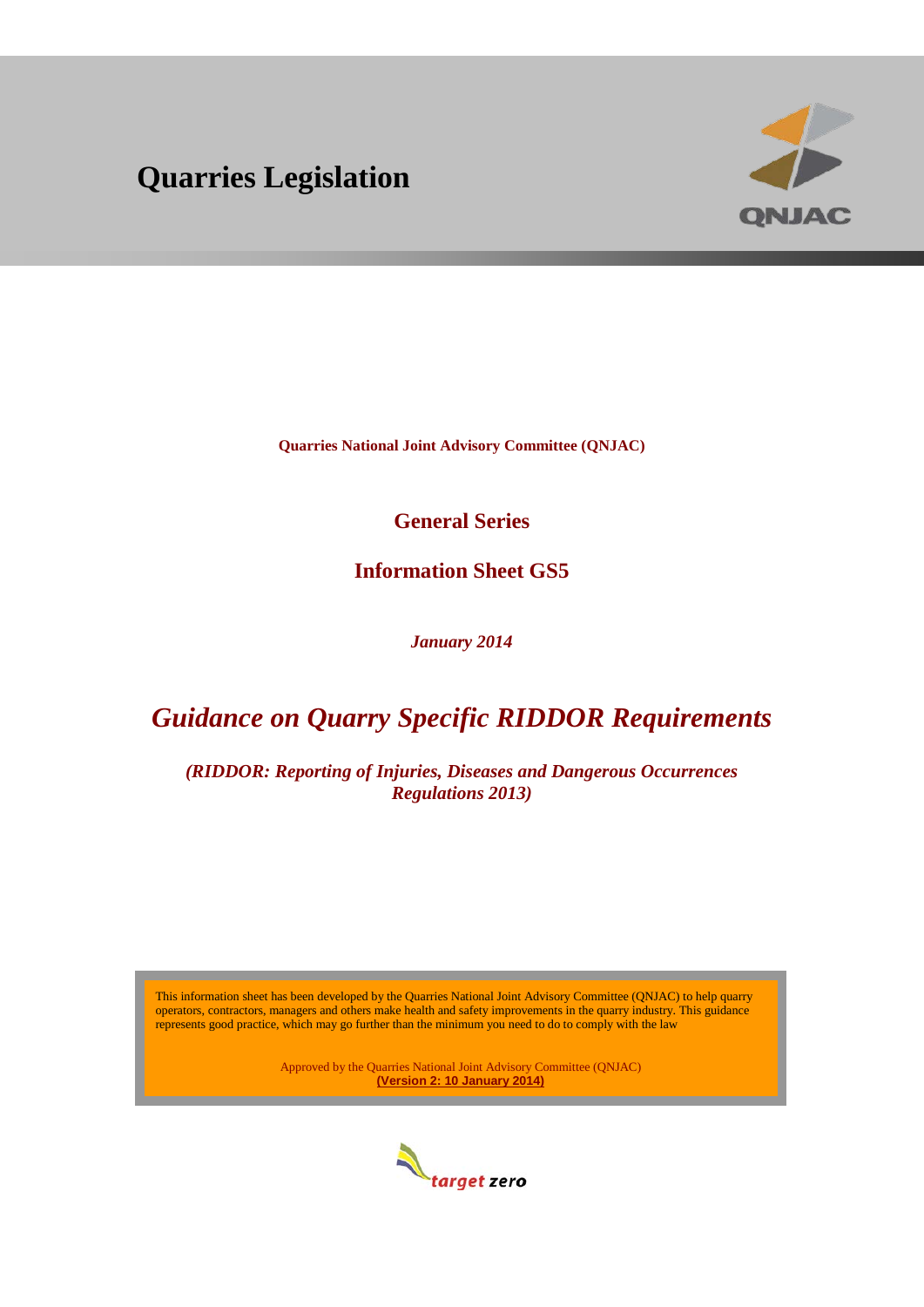## **Guidance on Quarry Specific RIDDOR Requirements**

*This information sheet is intended to assist the quarrying industry in its understanding of the quarry specific requirements contained in the Reporting of Injuries Diseases and Dangerous Occurrences Regulations 2013 (RIDDOR). These requirements are in addition to the rest of RIDDOR, which remains in force at quarries.*

1. **Responsible person** – this is the Quarry Operator (see Regulation 3). They must notify HSE and keep records of incidents reportable under RIDDOR.

For fatal injuries, specified non-fatal injuries and dangerous occurrences the responsible person must also notify the Nominated Person (see below) by the quickest practical method (see Schedule 1, Part 1).

2. **Appropriate person** – this is either the Quarry Operator (as the Responsible Person) or someone appointed in the management structure to undertake the duties of the Appropriate Person under RIDDOR. This is often the individual appointed to take charge of operations under Regulation 8(1)(c) of the Quarries Regulations 1999 (QR), but you could appoint any other suitable person who is in the management structure if you wish, such as the safety advisor.

The Appropriate Person is also under a duty to notify the Nominated Person (see below) – or someone else nominated in writing by a nominated person to receive such notification - of any intended disturbance of the incident site (in the case of non-fatal accidents or dangerous occurrences this is subject to whether they can be contacted within a reasonable time).

- 3. **Nominated person** this is the person (if any) who has been nominated by the Trade Union (if there is one) or some other body representing the majority of the workforce (eg workforce health and safety committee) (see Regulation 2). If there is more than one union or representative body, which together represent the majority of the workforce, then the Nominated Person will be appointed jointly by those organisations. The Nominated Person receives, on behalf of employees, notifications of certain incidents from the Responsible Person and must be given reasonable opportunity by the Appropriate Person to visit the site before it is disturbed (see below).
- 4. **Site Disturbance**  where there has been a reportable incident under regulation 4, 5, or 6 of RIDDOR, the site where it happened must not be disturbed or anything tampered with until:
	- an Inspector and a workforce inspector (exercising his rights under QR Regulation 40) have visited the site **or**
	- 3 clear days have expired since the matter was notified, **or**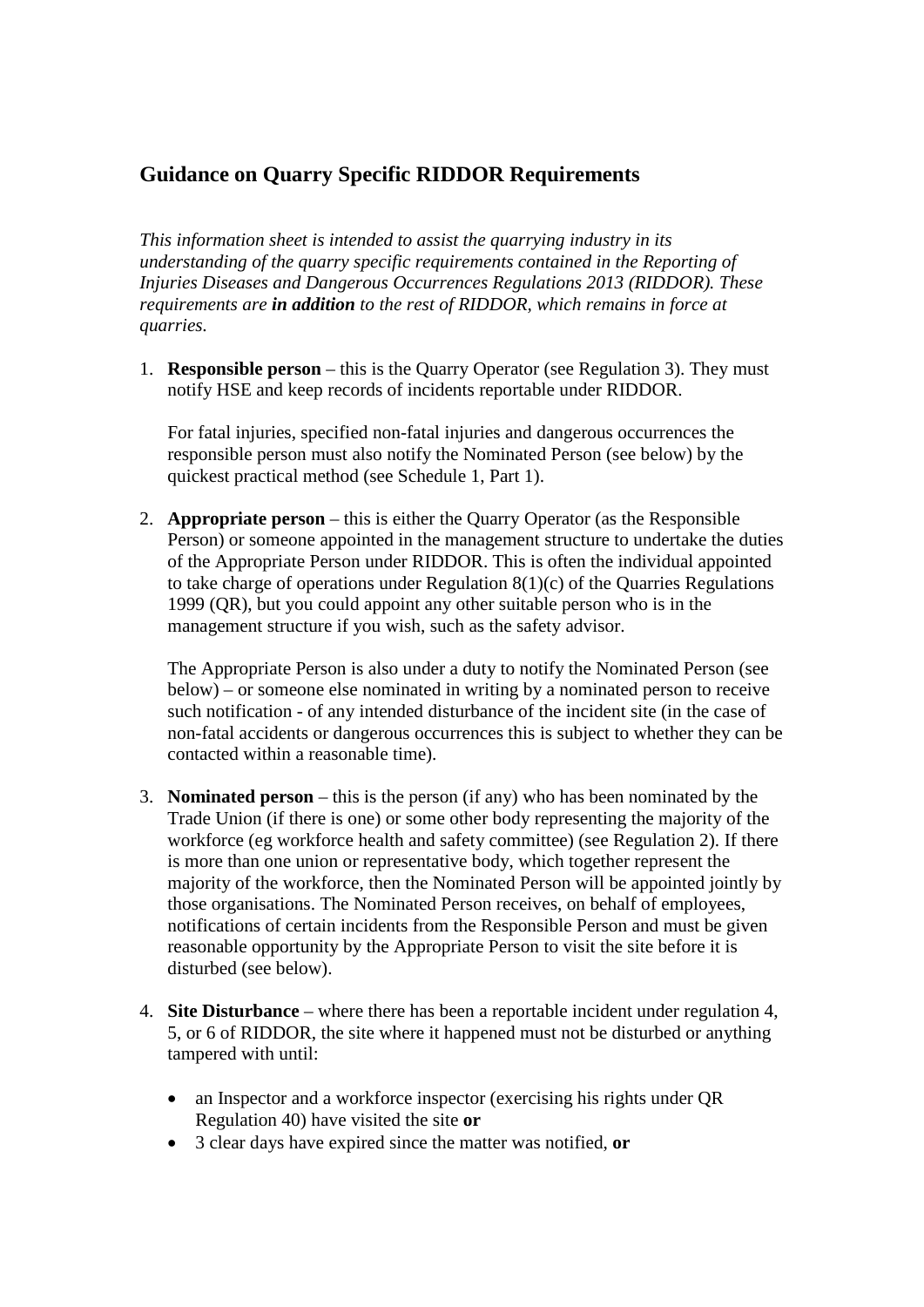• an Inspector has consented to it

### **UNLESS NECESSARY TO SECURE THE SAFETY OF THE QUARRY OR ANY PERSON, OR**

### **THE APPROPRIATE PERSON HAS:**

- **taken adequate steps to ensure that disturbing the site is unlikely to prejudice** any investigation and it is necessary to secure safety or to avoid disrupting normal working and;
- informed the Nominated Person (or his substitute) of the proposed disturbance and gives that person a reasonable opportunity to visit the site before it happens (except where it is a non-fatal accident or dangerous occurrence, and contact cannot be made with the nominated person within a reasonable time); and
- Taken adequate steps to ensure that sufficient information is obtained for an accurate plan of the scene to be prepared without delay, clearly showing where everything was just after the incident. The plan must be signed by the person who prepared it, show the date it was produced and be given to an inspector and the nominated person on request. The request may be put in writing for reasons of clarity but need not be; and
- Ensured that any item or equipment relevant to the incident is kept as it was just after the incident until an Inspector agrees it can be disposed of.

**The scene must not be disturbed unless all of the criteria summarised above have been met.** It is recommended that you liaise with the local Quarries Inspector, particularly if you have concerns that meeting the above requirements would not be in the interests of safety.

- 5. Copies of the RIDDOR notification form (or at least the same information) must be kept and made available to the Nominated Person or workforce representative on request.
- 6. Appendix 1 shows a Reporting Procedure flow chart (reproduced and amended for QNJAC by kind permission of Hanson UK Ltd), which may be of assistance.

### **Quarry Specific Dangerous Occurrences (DOs) in Schedule 2, Part 3**

- 7. In addition to the DOs that are reportable by most of industry, which are set out in paragraphs  $1 - 27$  of Schedule 2 to RIDDOR (Parts 1 & 2), a number of DOs are reportable only in relation to quarries. These quarry-specific DOs are set out in Part 3 of the Schedule (paragraphs  $47 - 53$ ) and are listed below, together with the relevant RIDDOR paragraph number. Most are self-explanatory, however additional guidance is given on types 49, 50, 51 and 52. In cases of doubt, the requirements of Schedule 2 should be checked:
	- $\bullet$  47 Collapse of a storage bunker
	- 48 Sinking of any water borne craft or hovercraft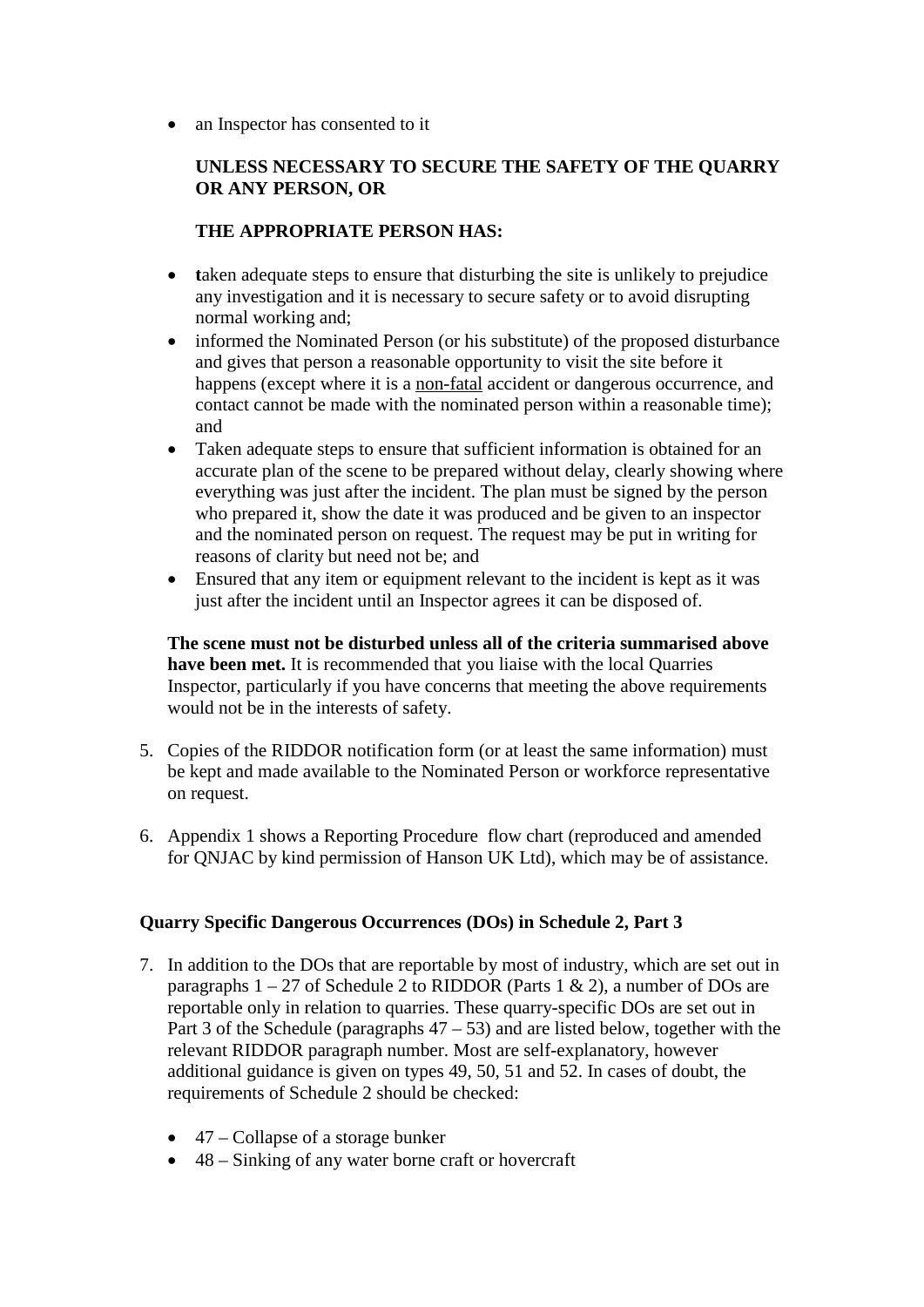- 49 Incidents where any substance is projected beyond the designated danger zone during a blast, OR where anyone either was or might have been injured by the projected material (whether inside or outside of the designated danger zone).
- 50 Misfires as defined by the Quarries Regulations 1999
- $51 Any event which indicates that a tip (to which the OR apply) is or is$ likely to become insecure. Note: This includes where a tip becomes, or might well become, insecure because of fire.
- 52 Movement or failure of excavated slopes or faces having the potential to cause the death of any person or adversely affecting (among other things – see below) any building, area of public access or adjoining land.
- 53 Explosion or fire in a large vehicle or mobile plant (dumper over 50t capacity or excavator over  $5m<sup>3</sup>$  bucket capacity) that prevents it from being used for more than 24hrs **and** affects either a place where people normally work or an exit route from such a place.
- 8. **Type 49 -** Rock and other projections

The danger zone established for a blast may extend beyond the quarry boundary. If rock, for example, projects beyond the boundary but within the designated danger zone, provided no person was within the danger zone (the danger area must be properly controlled) then no one will have been at risk. As a result, the reportability criteria will **not** have been met and the event **is not** RIDDOR reportable.

If, however, the same circumstances apply but somebody was inside the danger zone at the time of the blast, even if they were not injured, the reportability criteria **will** have been met and the event **is** RIDDOR reportable.

If rock or any other substance is projected outside of the designated danger zone, then the event will be reportable

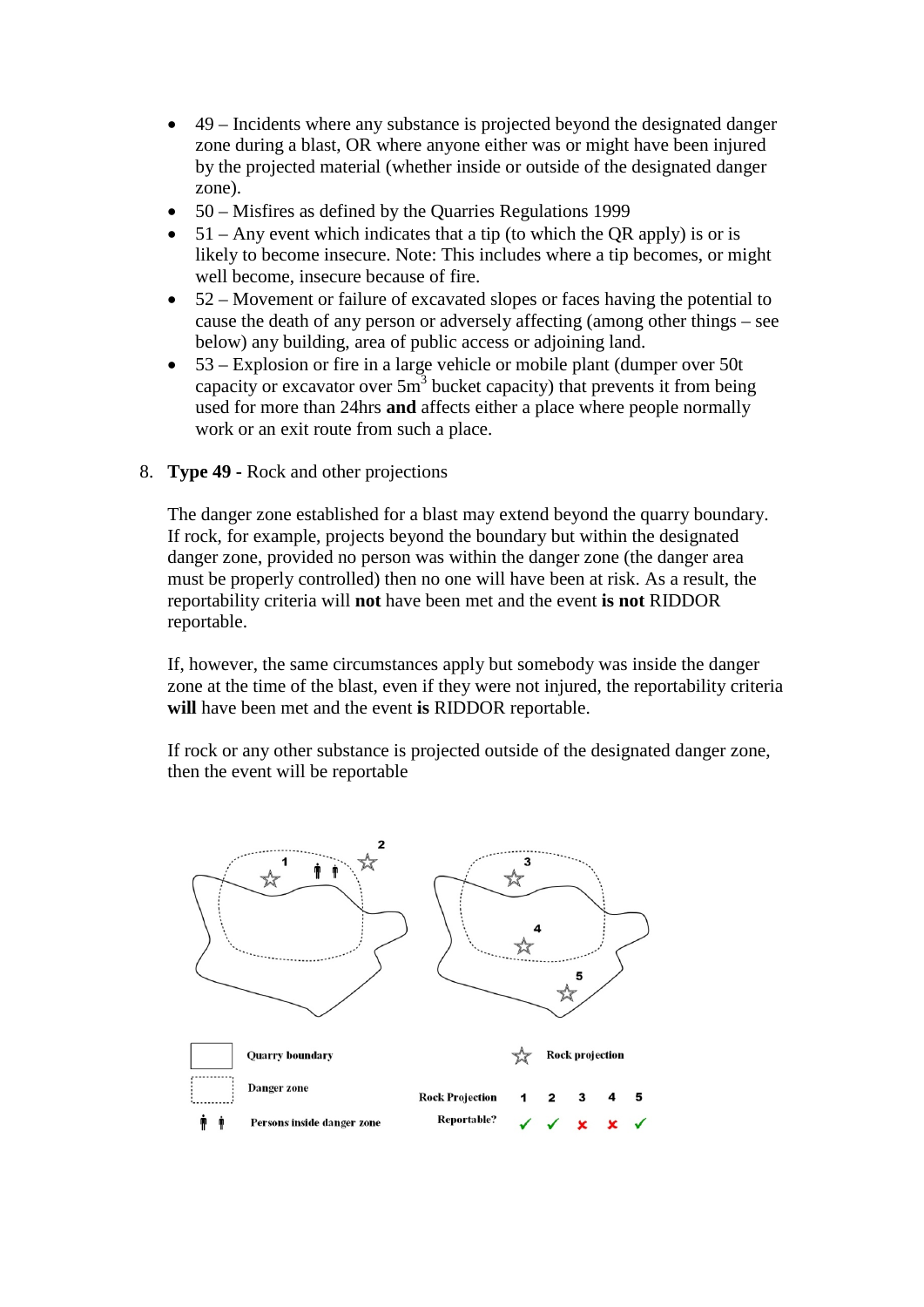#### 9. **Type 50** – Quarry Misfire

It is important to ensure that the correct Dangerous Occurrence code is used for quarry misfires, as there is another code (06 - Explosives) which is often confused with the quarry misfire code of 50.

10. **Type 51 –** Insecure Tip

A tip does not have to actually become insecure to be reportable under this heading. So long as there are indications that it is likely to become insecure (for any reason, this includes any movement of material or any fire), then it is reportable. It is also reportable if it has actually become insecure.

This category is concerned only with insecurity of the tip, not whether that insecurity poses a danger.

'Tip' includes lagoons and stockpiles as well as traditional tip.

#### 11. **Type 52 –** Movement of Slopes or Faces

To be reportable under this heading, the instability must have:-

**a)** the **potential** to cause the death of any person; **or b)** have affected any building, adjoining land, transport system, footpath, public utility or service, watercourse, reservoir or area of public access.

For example, if, during a routine inspection, evidence is found that a slope or face is becoming insecure, an assessment must be made of the potential to cause the death of any person should failure actually occur. This will assist in deciding whether it is reportable under (a) above.

If rock spalling from a face is contained by a toe bund then the event is unlikely to be reportable (because the failure is within the design and neither a) nor b) above will be satisfied). However, if the same spalling is not contained by the toe bund or there is no toe bund, then the event may be reportable if there was either the potential to cause death or an adverse effect on any place listed in b) above.

Also, if spalling or other failures were to occur in a worked out part of the quarry, provided effective steps had been taken to prevent inadvertent access to the area in question **prior to the failure taking place or evidence of potential failure appearing**, so that no-one was at risk and provided none of the places listed in b) above would be affected by the instability, then the event would not be reportable (again, because neither a) nor b) above would apply).